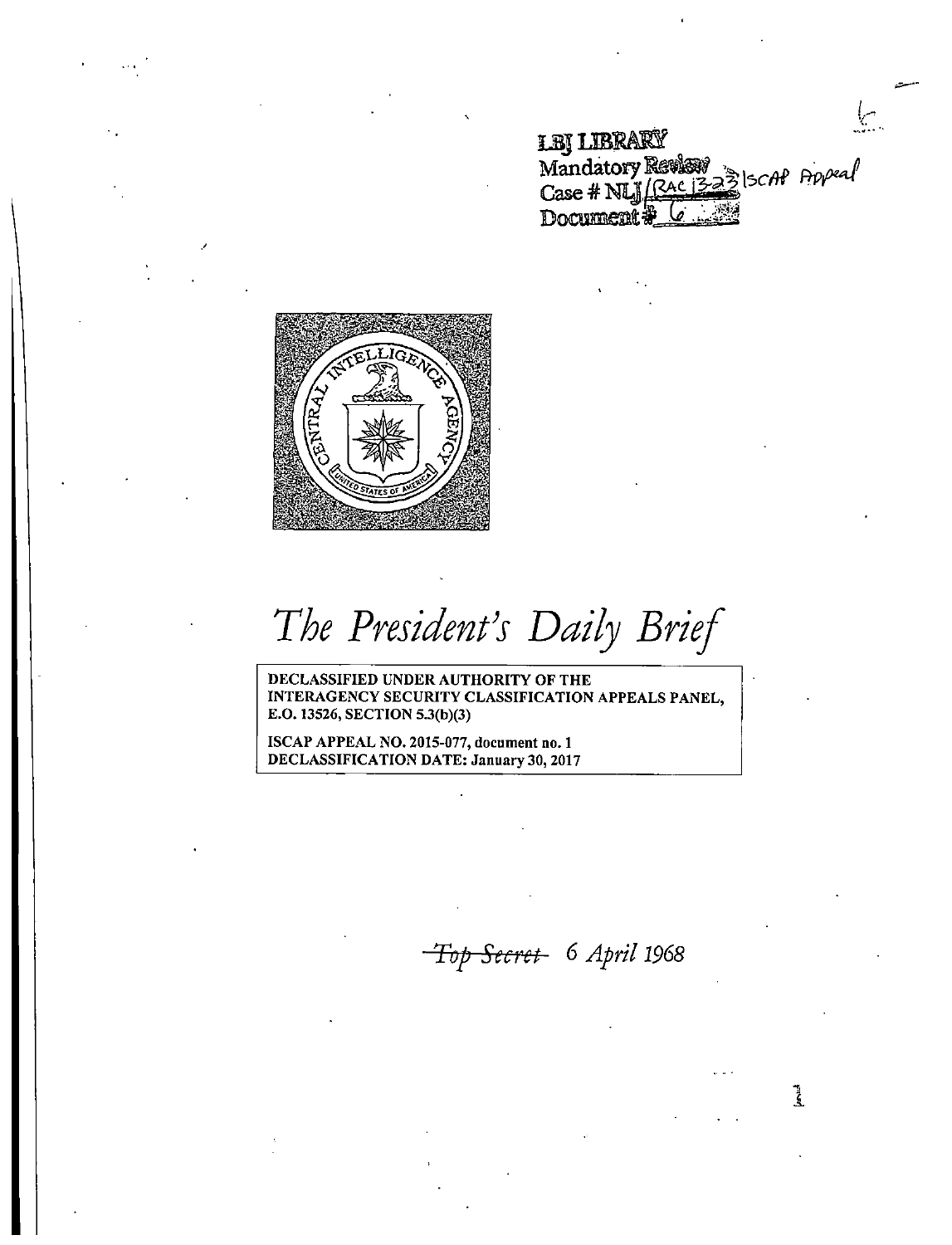$\overline{+}$ OP SECRET  $\vert$  50X1, E.O.13526

DAILY BRIEF .6.. APRIL, 1968

1. Vietnam While military activity in South Vietnam.remains relatively light, we have gotten scattered and very tenuous indications in intercepts that the Communists are modifying their tactics. Specifically:

> -~At least one artillery unit near the Demilitarized Zone was ordered on 3 April to suspend firing.



These fragments may reflect noth ing but local tactical situations, but they may also be related to the current peace proposals.

\* \* \*

In Saigon, meanwhile./

I 50Xl, E.0.13526 \

the pros pect of negotiations has brought Thieu and Ky closer together than ever before. Even police director Loan has said he will not cause trouble for Thieu<br>in these critical times. The South in these critical times. Vietnamese are totally unprepared for negotiations, however, and the fear is growing in the lower levels of the government that the US may be getting ready to "stab the South Vietnamese in the ·back. "

 $-$ TOP SECRET  $\vert$  50X1, E.O.13526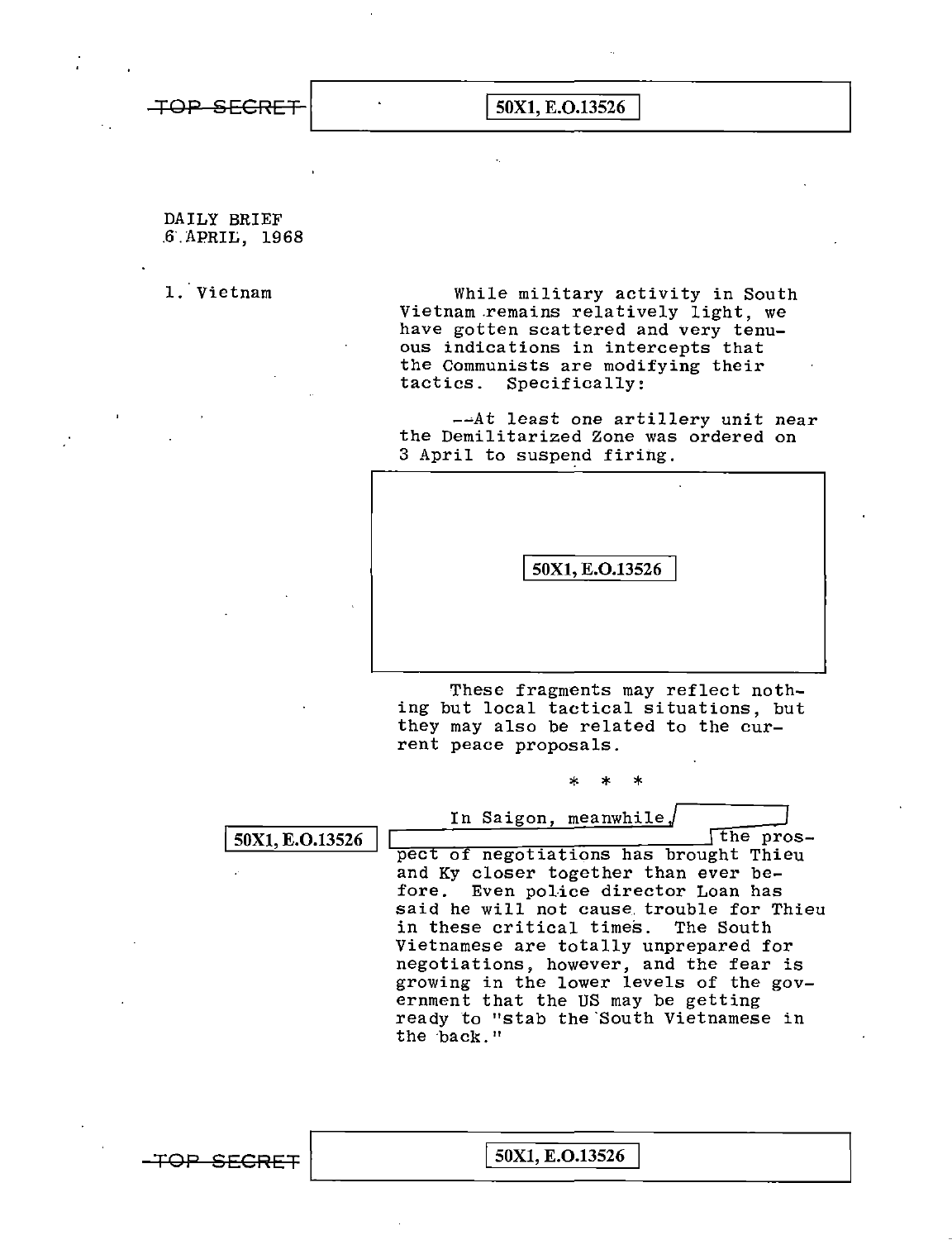

**2. South Korea** 

Leaders in both South Korea and Japan are worried that the US may pull back from its involvement in the Far East.

. Even ·before President Johnson·•s 31.March speech, South Korean President Pak was reported to be worried about the "peace trend" in the US Democratic Party.

50Xl, E.0.13526

I

Pak fears

that a Kennedy administration would gradually.pull out of us· commitments in Asia.

Foreign Minister Miki told Ambassador Johnson today that press reports .of the ministerial mission to Washington were erroneous.

Miki says that he and Sato have agreed they will not make any moves on this score until they have had further talks with the ambassador.

4. Cambodia

3. **Japan** 

 $\ddot{r}$  ,  $\ddot{r}$ 

·'-:.

 $\overline{+}\overline{OP}$  SECRET  $\vert$  50X1, E.O.13526

After he heard the North Vietnamese response to the Porth Vietnam-<br>ese response to the President's speech, ·Prince Sihanouk told visiting Indonesian President Suharto that he wanted to see an end to "this terrible war." But he added wryly that if peace came to' Vietnam and the Americans withdrew, the Communists would take over, and that would be even worse for him.

~~~~~~~~~~~~~~~~~~~~~~~~~~~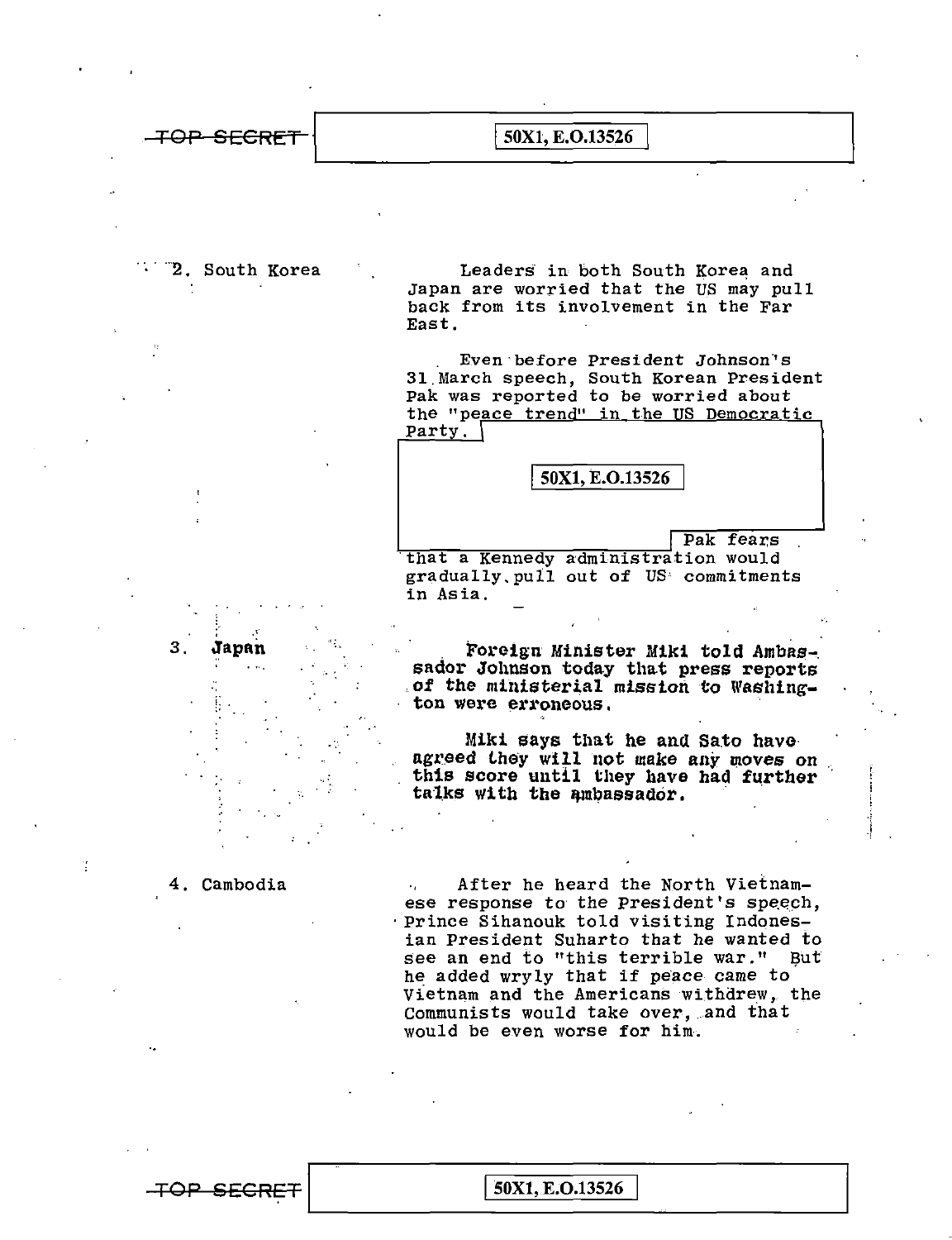## TOP SECRET 50X1, E.O.13526

.,

5. Panama Just before the Supreme Court ruled against Robles, Arias talked bitterly to some associates about signs that his allies in the oligarchy were deserting him. He acknowledged he·had been.talking with "leftists" and said they seemed to be the only people who might help him "fight the National Guard and if necessary the US which was supporting the Guard." He said he would go into the hills rather than.compromise with Robles.

 $\textcolor{red}{\textbf{TOP} \textbf{SCRF}}$   $\vert$  50X1, E.O.13526

 $\frac{50X1, E.0.13526}{$   $\boxed{\qquad \qquad }$  Arias may have been talking for effect but that he sounded sincere. There is supposed to be a demonstration at Arias' party headquarters today ..

6. Czechoslovakia The new leaders are trying to smoke out Free World capitals on the prospects for economic assistance. They are investigating private as well as governmental sources in the West and are con sidering renewed active membership in the International Monetary Fund. One report says Prague intends to approach the World Bank for loans.

> A switch to the West for economic aid could cause problems with Prague's allies. The country would be hurt badly, at least in the short term, if the USSR<br>undertook economic reprisals. The matundertook economic reprisals. ter apparently came up at the Dresden meeting last month; it may be the reason for a conference, so far unscheduled, which is to review economic cooperation in Eastern Europe. ·

7. Soviet Union . The Soviets may launch a moon probe today--the first such.attempt since an abortive shot in early February.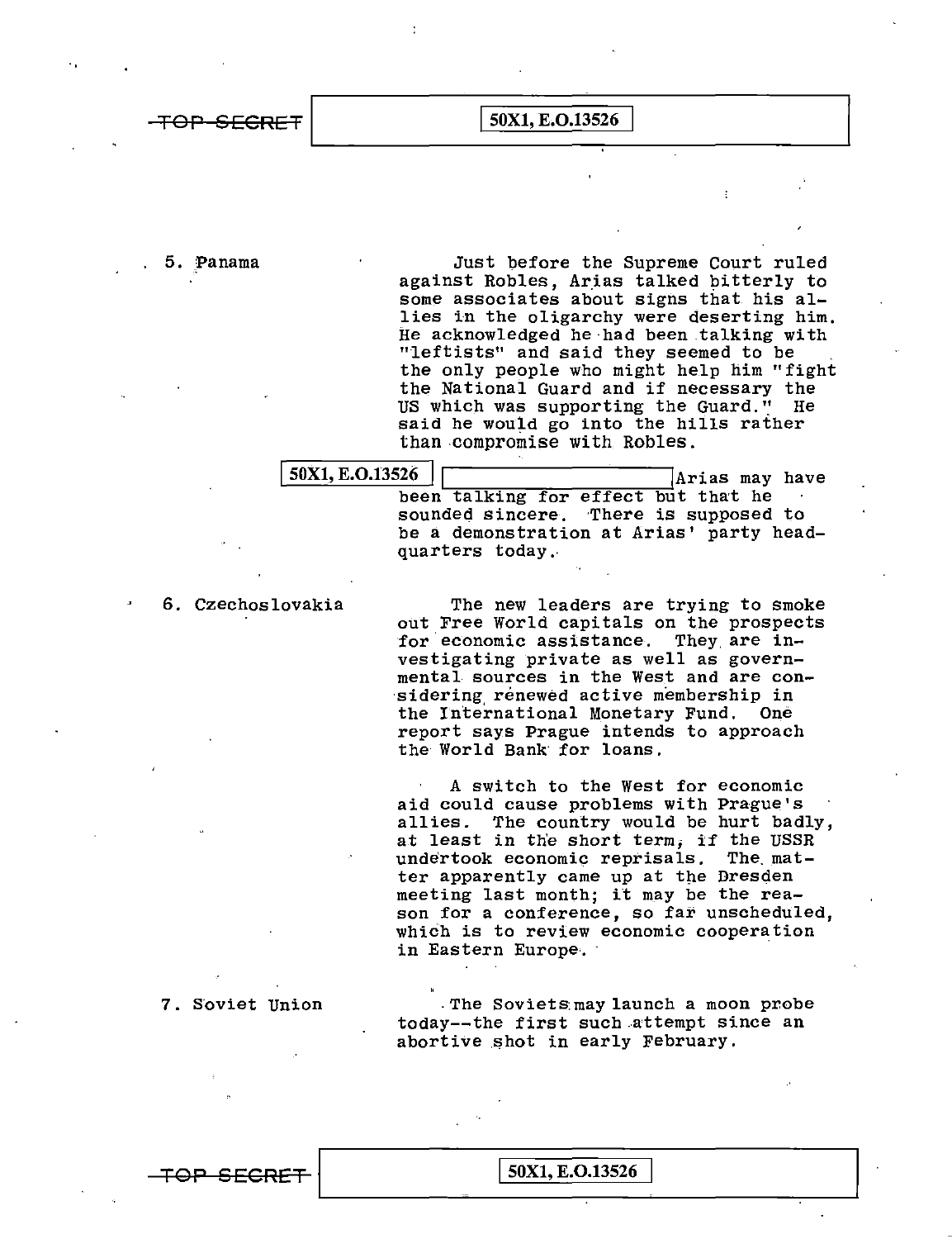TOP SECRET  $\boxed{\text{50X1}, \text{E.O.13526}}$ 

8. Canada .Justice Minister Pierre Elliot.t Trudeau is the favorite as the Liberal Party meets today to select a successor to Prime Minister Pearson. "As prime minister, the flamboyant Trudeau would probably change the style but not .the substance of Pearson's policies.

> Trudeau is a French-speaking Can' adian who believes in preserving the country's present federal structure. As such, he is out of tune with both the provincial government in Quebec and the separatist movement there. This might pose special problems for him.in dealing with Canada's most divisive current issue.

TOP SECRET 50X1, E.O.13526